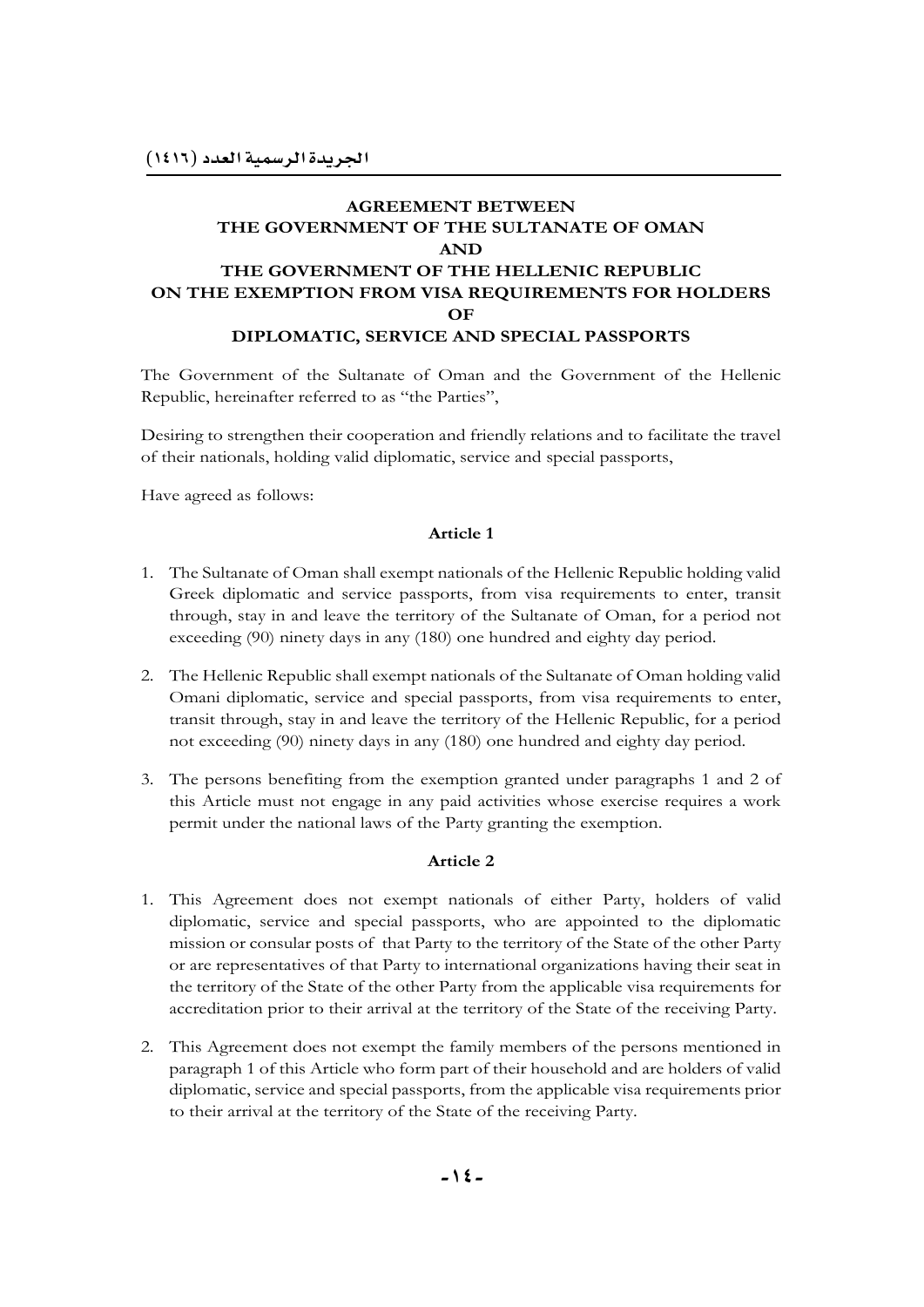## **Article 3**

The individuals referred to in Articles 1 and 2 must enter into, transit through and exit from the territory of the State of the receiving Party through border-crossing points open to the international passenger traffic.

## **Article 4**

- 1. This Agreement shall not affect the right of the competent authorities of either Party to refuse entry or prohibit the stay of the holders of the passports mentioned in Article 1 of this Agreement who are declared undesirable or who fail to meet the conditions in force for entry and residence in the territory of the State of either Party.
- 2. A Party, which has taken any of the measures referred to in paragraph 1 of this Article of this Agreement, shall without delay notify in writing the other Party through diplomatic channels.

## **Article 5**

- 1. The Parties shall exchange specimens of the passports referred to in Article 1 of this Agreement, through diplomatic channels within (30) thirty days from the date of receipt of the last written notification by which a Party informs the other, through diplomatic channels, about the completion of its relevant internal procedures in accordance with Article 10.
- 2. If a Party modifies the passports referred to in Article 1, it shall provide the other Party, without delay, through diplomatic channels, with specimens of these passports. The Parties shall apply the standards for machine-readable biometric travel documents recommended by the International Civil Aviation Organization (ICAO).
- 3. The Parties shall notify each other without delay of any changes in their national legislation regarding the issuance of diplomatic, service and special passports.
- 4. In the case of loss, theft, damage or invalidation of diplomatic, service and special passports, the Parties shall notify each other without delay, through diplomatic channels.

## **Article 6**

- 1. Either Party may suspend, either completely or in part, the implementation of this Agreement for reasons relating to national security, public order or public health.
- 2. The other Party shall be notified in writing of the suspension of the implementation of this Agreement through diplomatic channels, no later than (7) seven calendar days prior to the entry into effect of such measure.